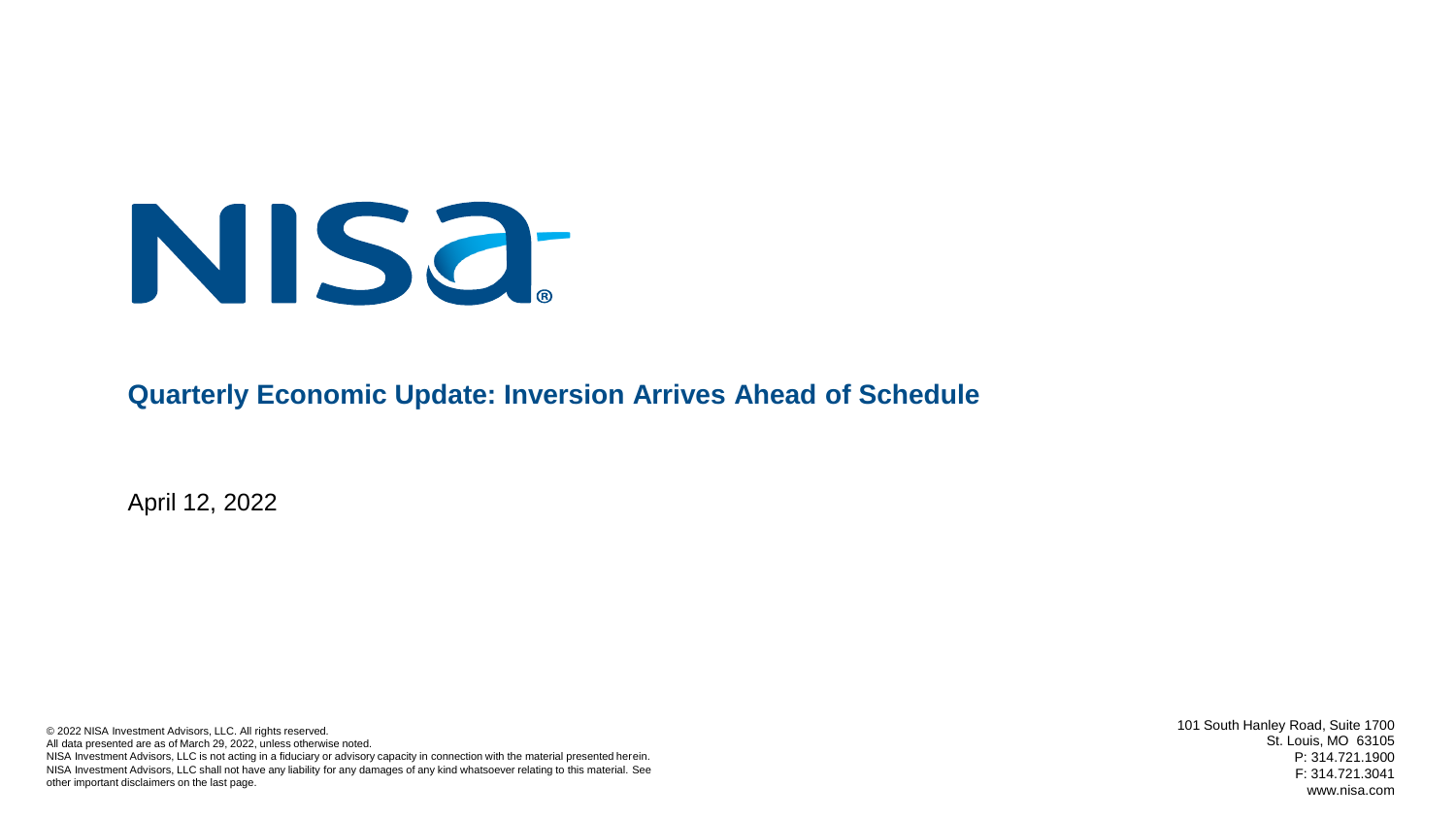# Quarterly Economic Update: Inversion Arrives Ahead of Schedule



#### **David G. Eichhorn, CFA** – *Chief Executive Officer and Head of Investment Strategies*

David chairs NISA's Investment Committee and is a member of NISA's Management Committee. As CEO and Head of Investment Strategies, his responsibilities include overseeing new product development and growth initiatives and dayto-day oversight of our Investment Strategies group, which develops custom strategies designed to meet client objectives. Prior to joining NISA in 1999, he was with JP Morgan Investment Management for three years. David holds a BSBA from Washington University in St. Louis, with majors in Finance and Mathematics.



#### **Stephen J. Douglass** *– Senior Economic Strategist*

Stephen is a Senior Economic Strategist in the Portfolio Management Group and a member of NISA's Investment Committee. Stephen conducts analysis on the global economy, monetary and fiscal policy, and interest rate markets. He is a member of the team responsible for communicating economic, market and portfolio-related information to clients, and is a frequent contributor to NISA Perspectives.

Stephen joined NISA in 2016. Prior to NISA, he was a trader/analyst at the Federal Reserve Bank of New York, where he analyzed U.S. interest rate markets and helped manage the Fed's multi-trillion portfolio of Treasury securities. He has previous experience as a trader at a multi-strategy hedge fund. Stephen earned a BA in Mathematical Economics from Colgate University, an MBA from INSEAD and an MA in International Economics from Johns Hopkins University SAIS.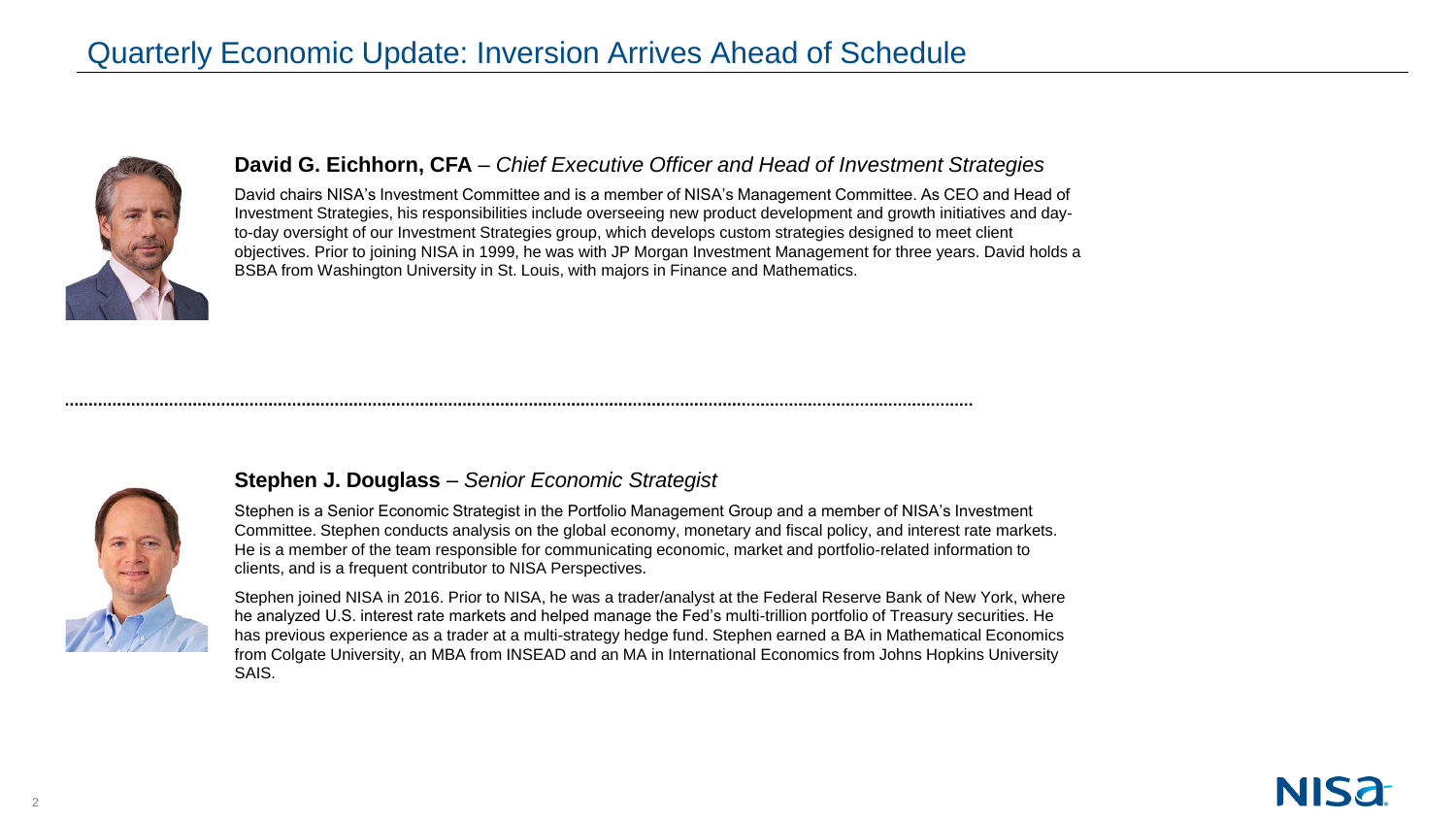### Inversion Arrives Ahead of Schedule

- An inverted 2s10s yield curve has preceded 8 of the last 8 recessions dating back to 1970.
- 2s10s has flattened by 160bps in the past 12 months and was flatter at liftoff than in any previous tightening cycle in Federal Reserve history.
- Two yield curve characteristics that are unique to this cycle:
	- 1. The curve started this tightening cycle at a flatter level because the Fed only had 175bps of cuts at their disposal when the pandemic began.
	- 2. The breakeven curve is significantly inverted for the first time in the history of the TIPS market.



**2s10s Treasury Yield Spread basis points**



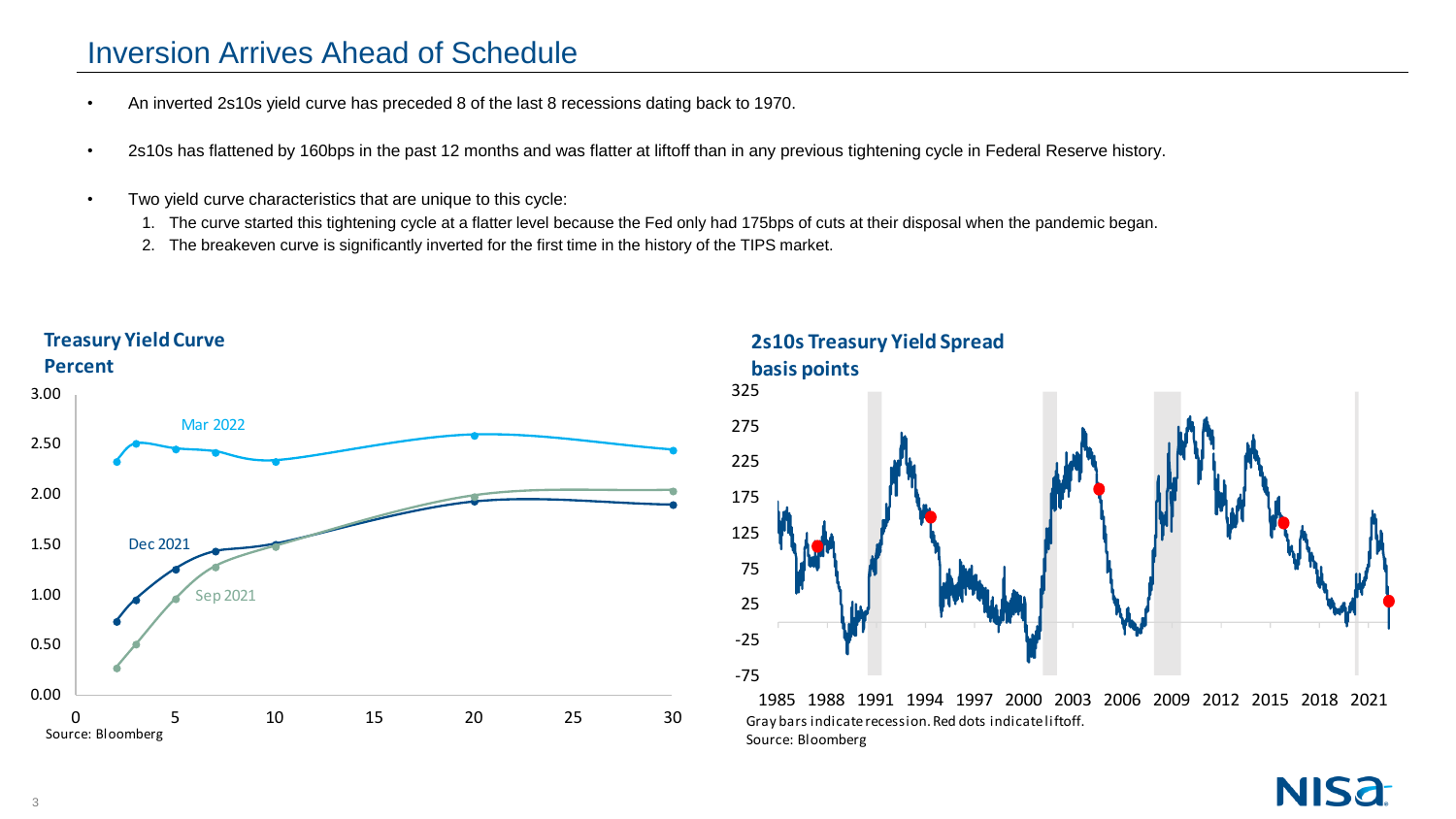#### The Treasury Market's Worst Quarter On Record

The bear flattening in Q1 led to the single worst quarterly performance for the Bloomberg Full Treasury Index since inception in 1973.



**Long Treasury Index** Percent return by quarter, since inception



**Full Credit Index** Percent return by quarter, since inception 20



**Long Credit Index** Percent return by quarter, since inception



Highlighted column is the largest quarterly decline since inception

4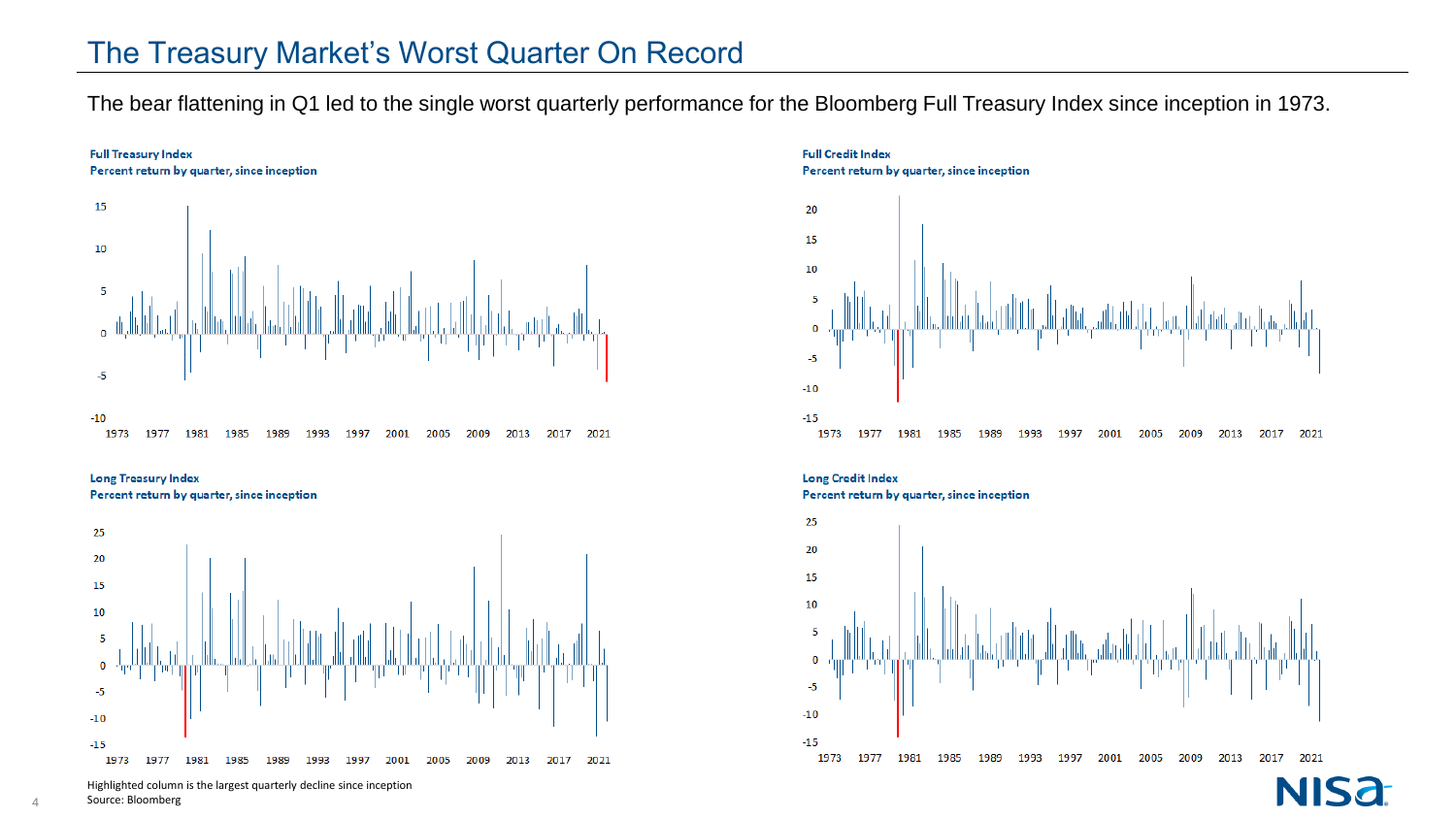### Objects In Mirror Are Steeper than They Appear

- The breakeven inflation yield curve is inverted for the first time in the history of the TIPS market. Inflation is very high today but the TIPS market is pricing it to decline steadily towards 2.5% CPI. This makes the nominal yield curve appear flatter than would otherwise be the case (nominal yields are the sum of breakevens and real yields).
- The real yield curve is still very steep. Real 2s10s at +210bps is around the steepest level of the past decade. TIPS have only existed for two recessions, but a real 2s10s inversion did precede both of them.





#### **Treasury Yield Curves basis points, as of 3/31/22**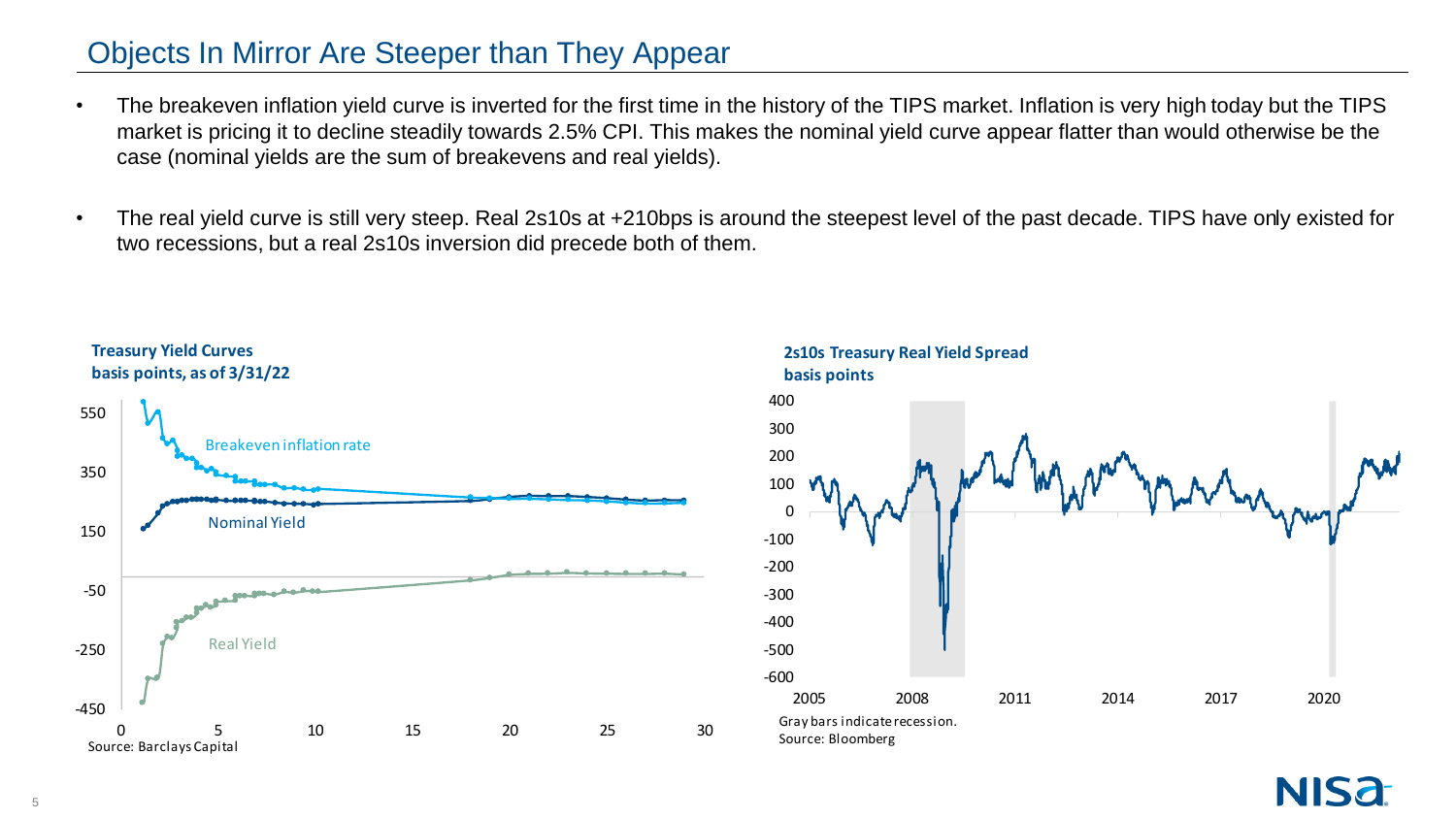#### Terminal Rate Repricing Usually Comes Later

- The yield curve bear flattened early in the 2004-2006 tightening cycle, as is typical. After the first 14 rate hikes, 2s30s was inverted and the whole yield curve was within a few basis points of the federal funds rate. Then the Fed hiked three more times and the entire yield curve shifted higher by 75 basis points. After that, the whole yield curve was inverted below federal funds.
- In 2022, 2s30s inverted after just one rate hike. Market participants initially doubted that the Fed would be able to raise the federal funds rate above 2%, but have repriced the terminal rate all the way up to 3.125% since February.





#### **Treasury Yields during 2022 Tightening Cycle basis points**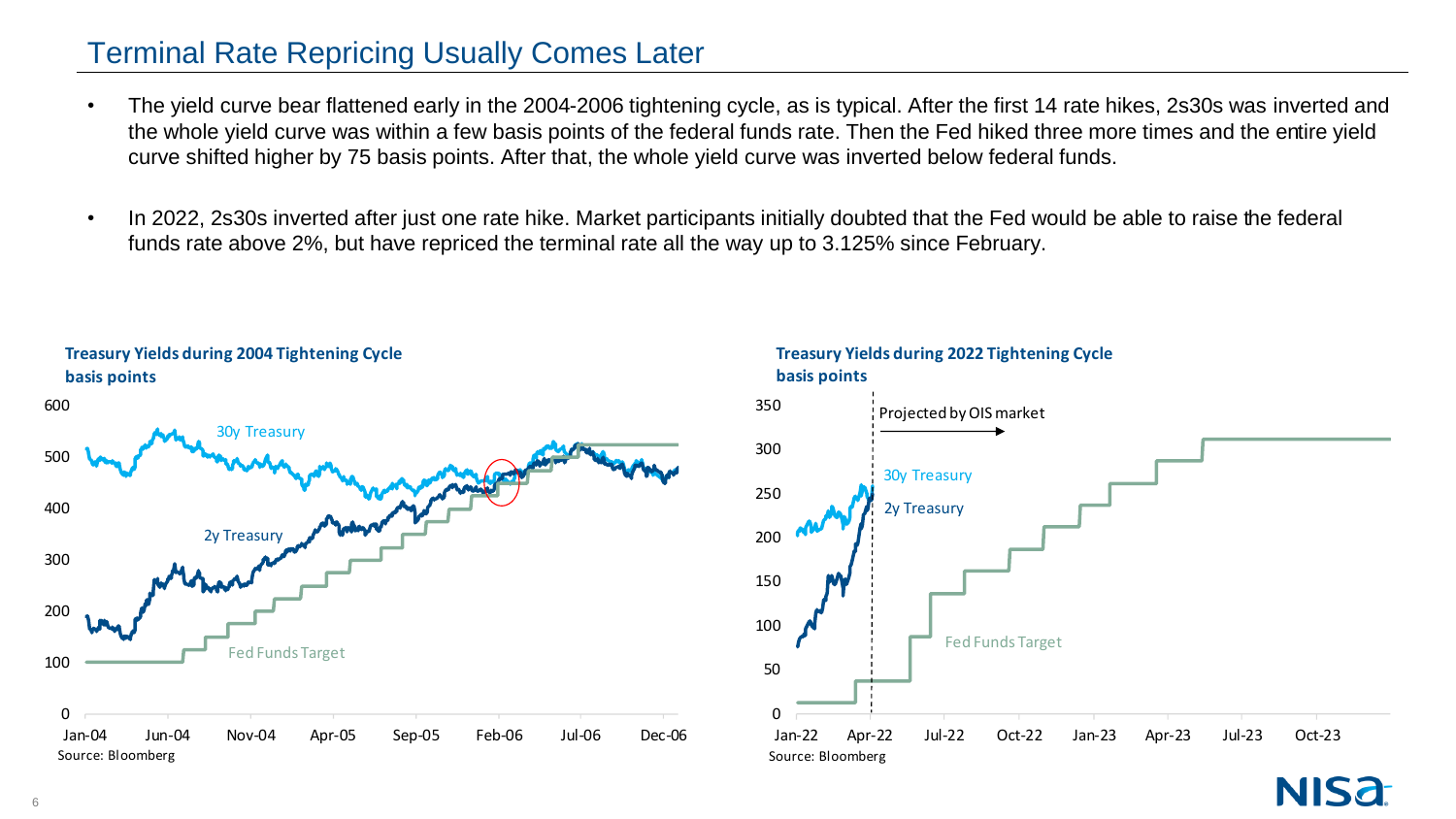## Implied Volatility Has Risen Most at Shorter Tenors

Implied volatility has risen across tenors, but the largest increase has occurred at shorter tenors. This is consistent with an uncertain outlook for monetary policy.



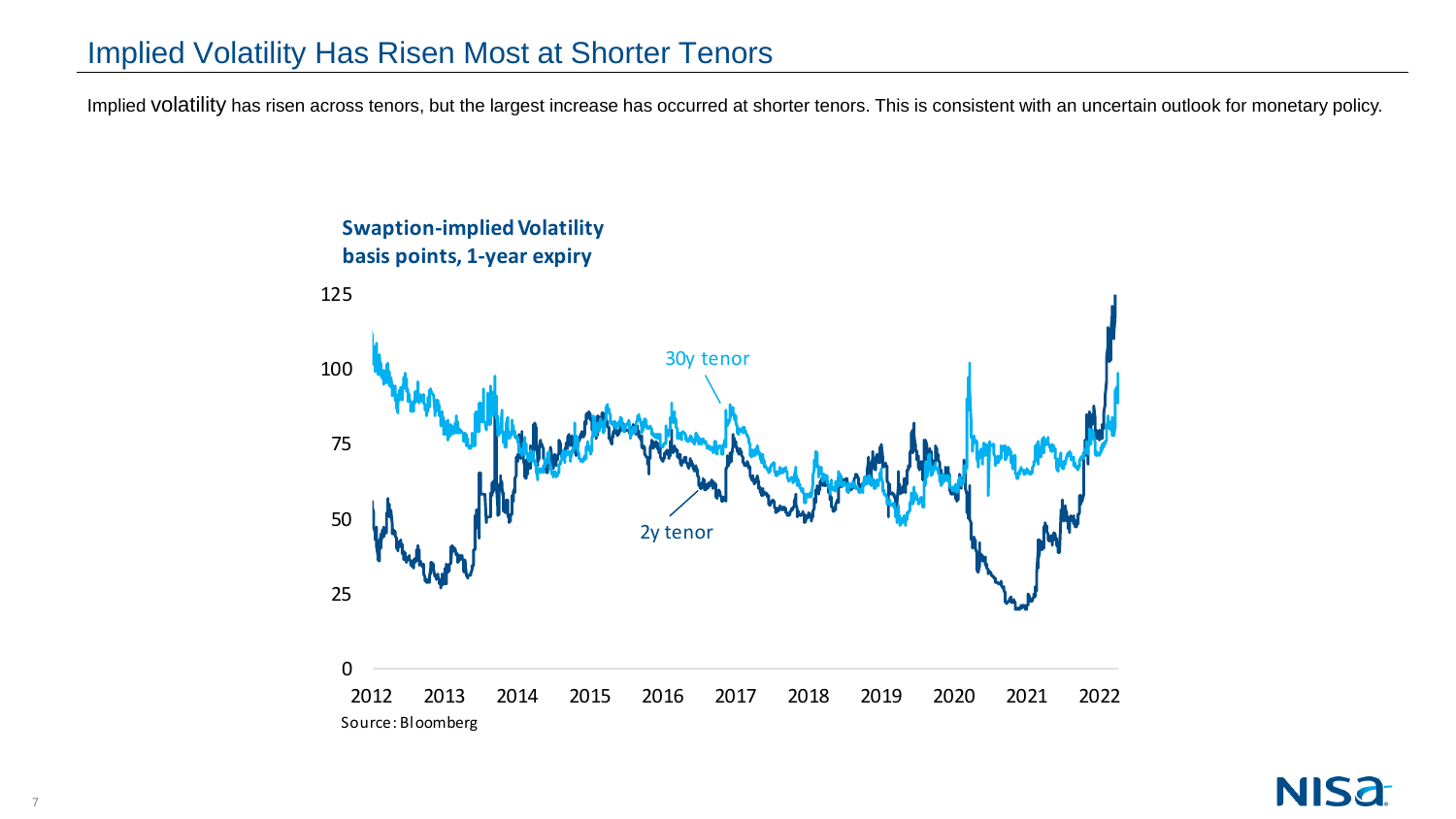## The Fed Rarely Achieves a Soft Landing

- The Fed is forecasting a soft landing but their record on achieving this is not good. Chairman Powell recently cited four soft landings delivered by the Fed in postwar history. That strikes us as a generous assessment.
- The economic conditions at liftoff demonstrate just how far behind the curve the Fed has fallen.
- Based on this track record, it is prudent to worry about a recession.

| <b>Variable</b>          | Current      | <b>FOMC Median Projections</b> |     |     |                           |  |  |
|--------------------------|--------------|--------------------------------|-----|-----|---------------------------|--|--|
|                          | <b>Value</b> |                                |     |     | 2022 2023 2024 Longer-run |  |  |
| Real GDP Growth          | 5.7          | 2.8                            | 22  |     | 1.8                       |  |  |
| <b>Unemployment Rate</b> | 3.6          | 3.5                            | 3.5 | 3.6 | 4.0                       |  |  |
| Core PCE Inflation       | 5.4          | 41                             | 26  | 2.3 | 2.0                       |  |  |

Source: Federal Reserve

|                          | <b>Total Increase in</b> |                 | <b>Conditions at Liftoff</b> | <b>Next</b>      | <b>Comment</b>                 |
|--------------------------|--------------------------|-----------------|------------------------------|------------------|--------------------------------|
| <b>Tightening Period</b> | <b>Policy Rate (bps)</b> | <b>Core CPI</b> | <b>Unemployment</b>          | <b>Recession</b> |                                |
|                          |                          | Inflation (%)   | <b>Rate (%)</b>              |                  |                                |
| Dec 1965 - Nov 1966*     | <u>150</u>               | 1.2             | 4.1                          |                  | 200bps of cuts within 7 months |
| Nov 1967 - Aug 1969      | 525                      | 3.5             | 4.0                          | Jan 1970         |                                |
| Feb 1972 - Jul 1974      | 900                      | 3.1             | 5.8                          | Dec 1973         |                                |
| May 1977 - Apr 1980      | 1275                     | 6.3             | 7.2                          | Feb 1980         |                                |
| Jul 1980 - Jan 1981      | 1000                     | 13.6            | 7.6                          | Aug 1981         |                                |
| Mar 1984 - Aug 1984*     | 225                      | 4.8             | <u>7.8</u>                   | $\equiv$         | 350bps of cuts within 4 months |
| Mar 1988 - Mar 1989      | 325                      | 4.3             | 5.7                          | Aug 1990         |                                |
| Feb 1994 - Feb 1995*     | 300                      | 2.9             | 6.6                          |                  | 75bps of cuts within 7 months  |
| Jan 1999 - May 2000      | 175                      | 2.4             | 4.4                          | Apr 2001         |                                |
| Jun 2004 - Jun 2006      | 425                      | 1.7             | 5.6                          | Jan 2008         |                                |
| Dec 2015 - Dec 2018*     | 225                      | 2.0             | 5.1                          | Mar 2020         | 75bps of cuts within 10 months |
| Mar 2022 - ???           |                          | 6.4             | 3.8                          |                  |                                |

\*Cited by Powell as examples of soft landings. Source: Federal Reserve, Bloomberg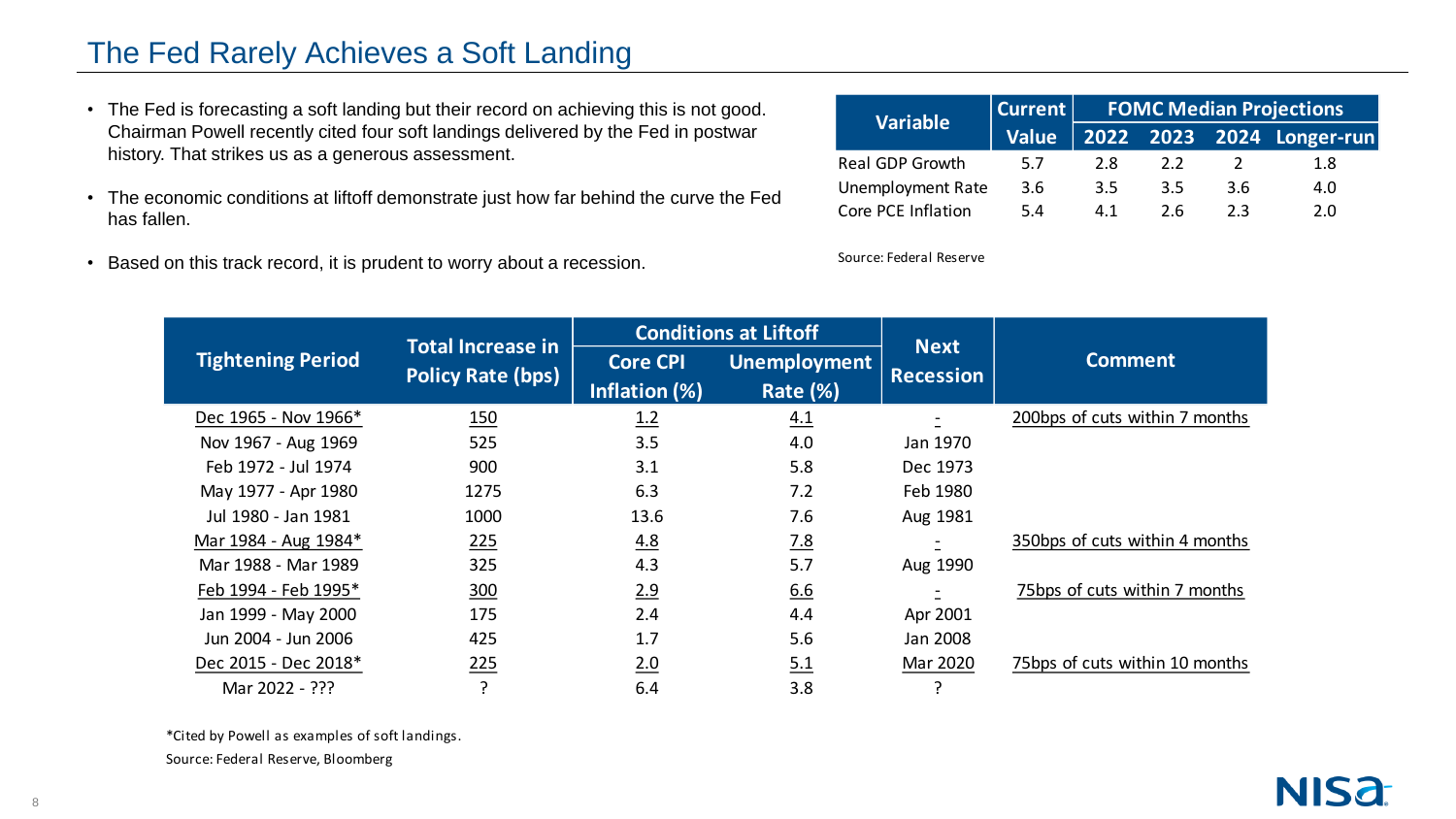# Waiting On a Miracle?

At every stage of this inflation episode since summer 2021, the inflation swap market has priced CPI inflation to peak in the very near future despite interest rate markets not pricing the Fed to raise rates above neutral until very recently. We're still waiting for inflation to roll over…



Source: Bloomberg, Barclays Capital

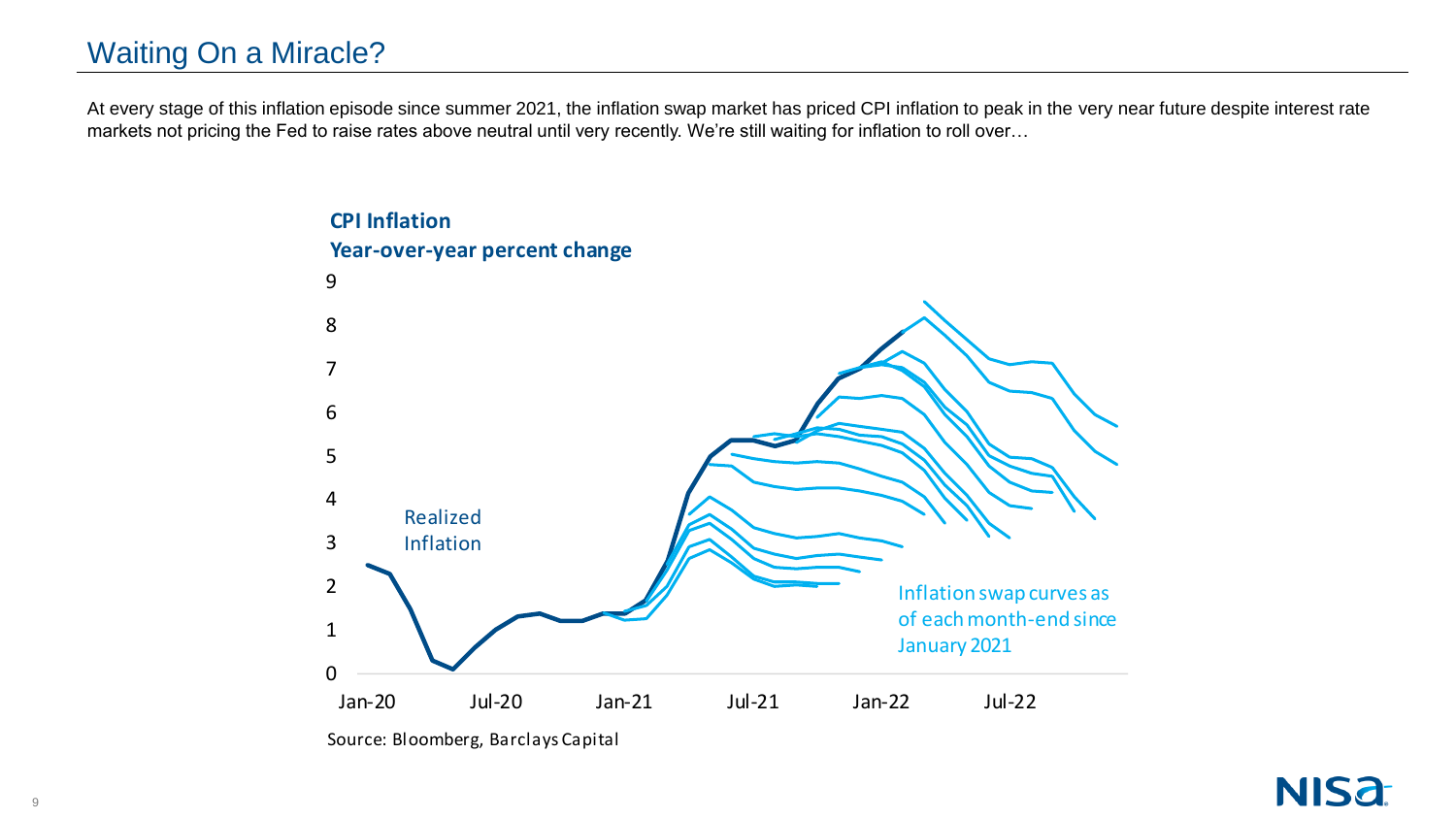# The Gravy Train Is Losing Steam

- The fiscal impulse peaked in Q2 2021, but accumulated savings and a resumption in credit card borrowing have allowed consumers to keep spending.
- The end of pandemic fiscal transfers and accelerating inflation have caused real incomes to fall below the pre-pandemic trend despite multi-decade highs in wage growth.



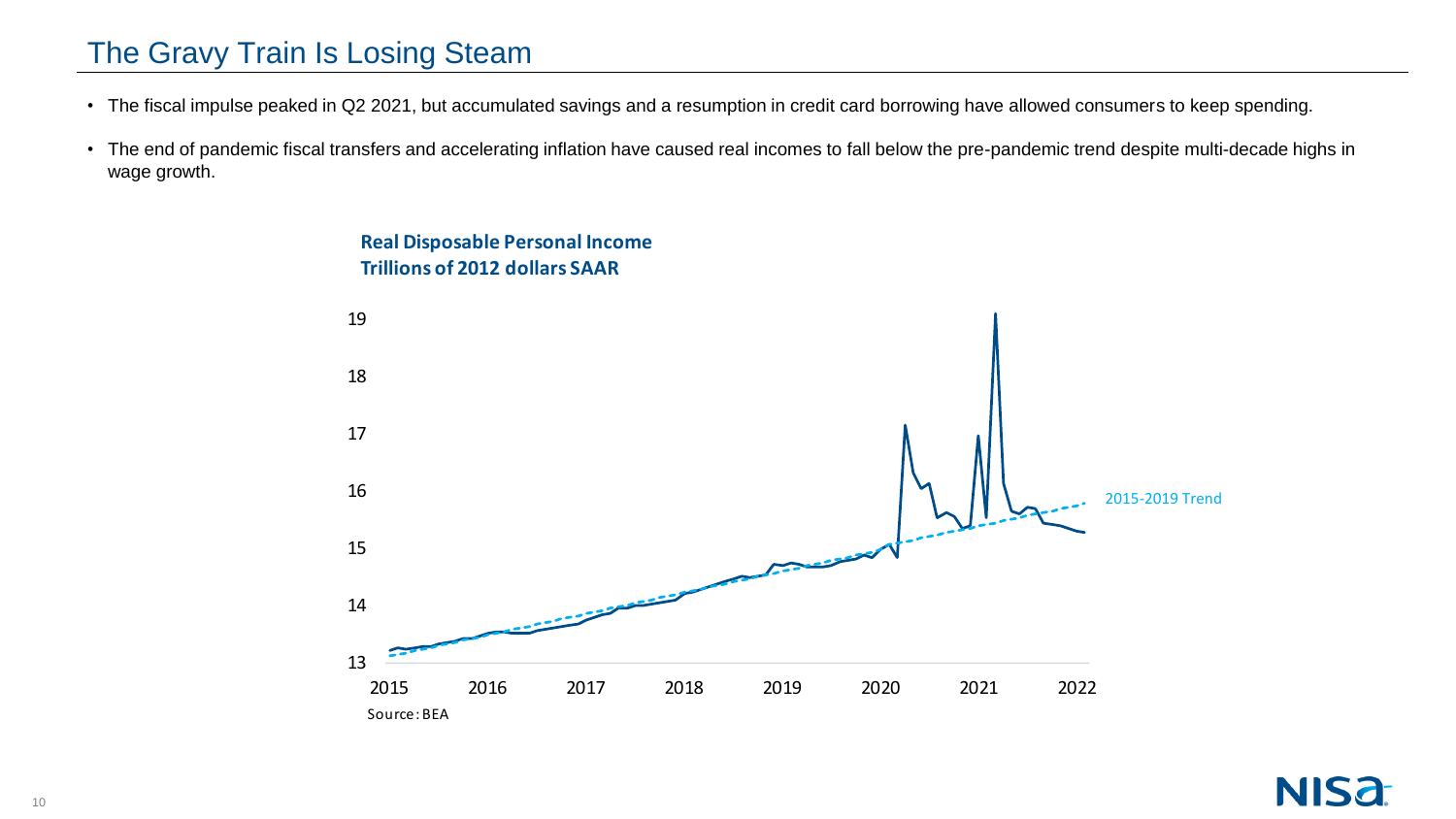## Has the Labor Shortage Already Peaked?

- The labor shortage has stopped getting worse in recent months.
- The private sector quits rate and job openings rate have trended sideways in the past few months, and declined in the leisure and hospitality sector where the labor shortage is most acute.
- Chairman Powell has suggested that monetary policy might be able to reduce the excess demand for labor without reducing the level of employment.



#### **Quits Rate Percent of employed workers**



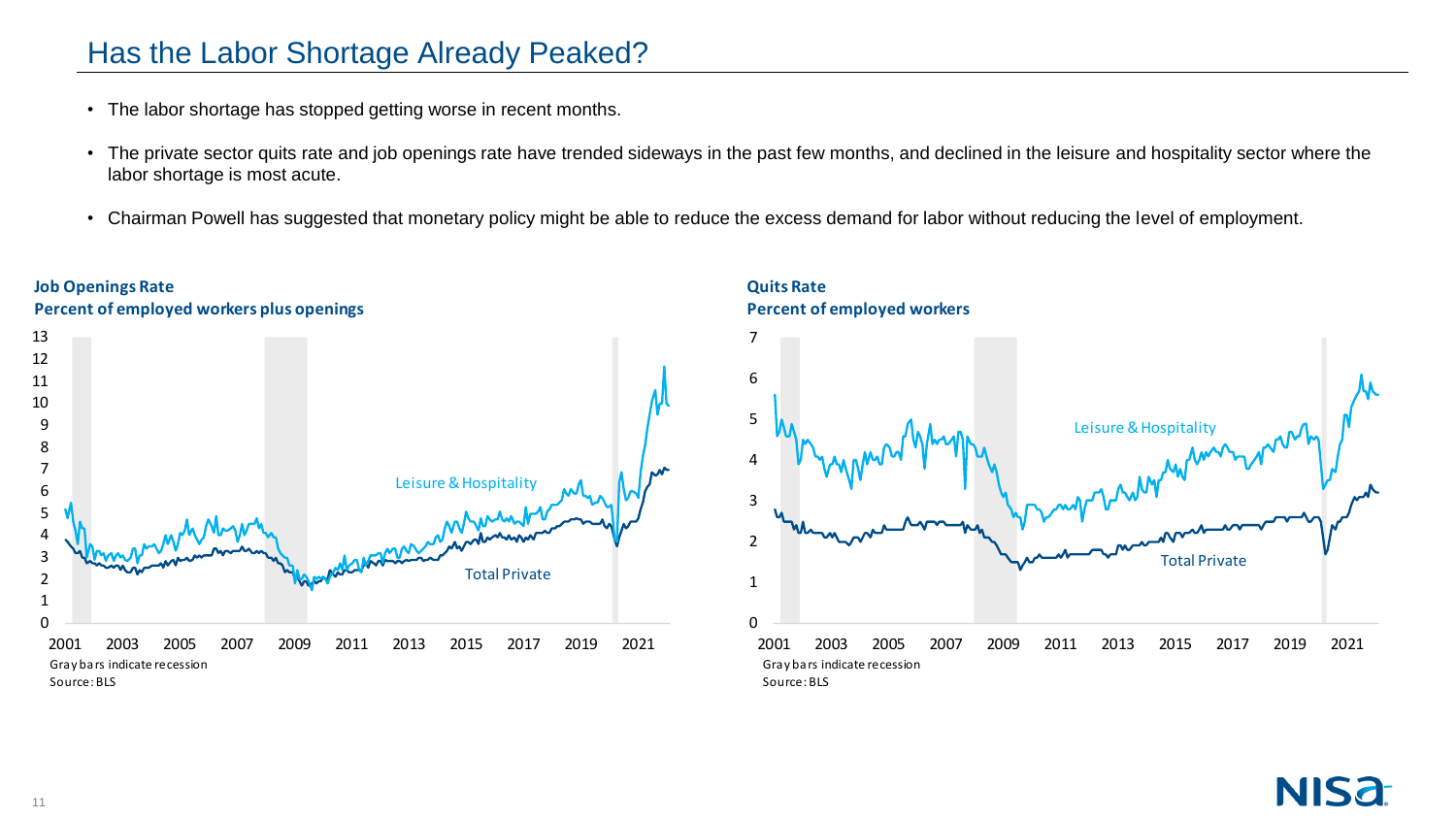## Can the Federal Funds Rate Solve the Inflation Problem?

- High inflation has been caused by a massive imbalance between supply and demand. Balance will be restored at least in part by the natural recovery in supply and a fading fiscal impulse.
- Will this be enough to bring inflation down? Or will restrictive monetary policy be needed to reduce aggregate demand? If the latter, then the Fed may have to raise rates well above neutral given the initial conditions at liftoff.



#### **Federal Funds Rate vs Taylor Rule Prescription**

#### -10

1961 1966 1971 1976 1981 1986 1991 1996 2001 2006 2011 2016 2021 Source: Federal Reserve Bank of Atlanta

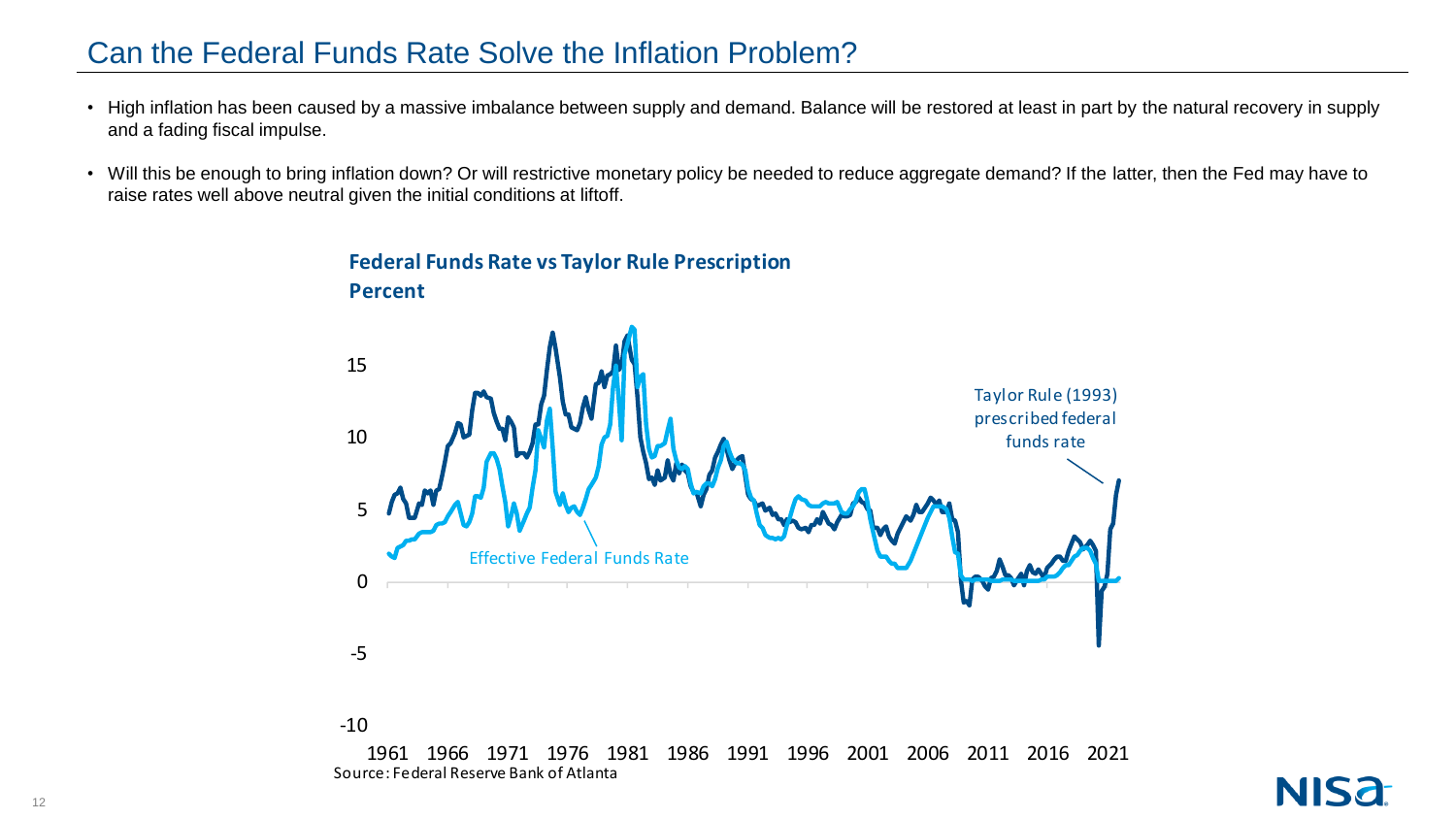### Recession Odds or Mid-cycle Cuts?

**Market-Implied Path of the Federal Funds Rate**

- Interest rate markets are pricing the Fed to raise the federal funds rate to around 3.125% by June 2023 and then lower the federal funds rate by 50 basis points by the end of 2024.
- The Eurodollar futures yield curve often inverts during tightening cycles, but has never before inverted so suddenly or to such a large magnitude.



#### **Spread between 12th and 6th Eurodollar Futures Contracts basis points**